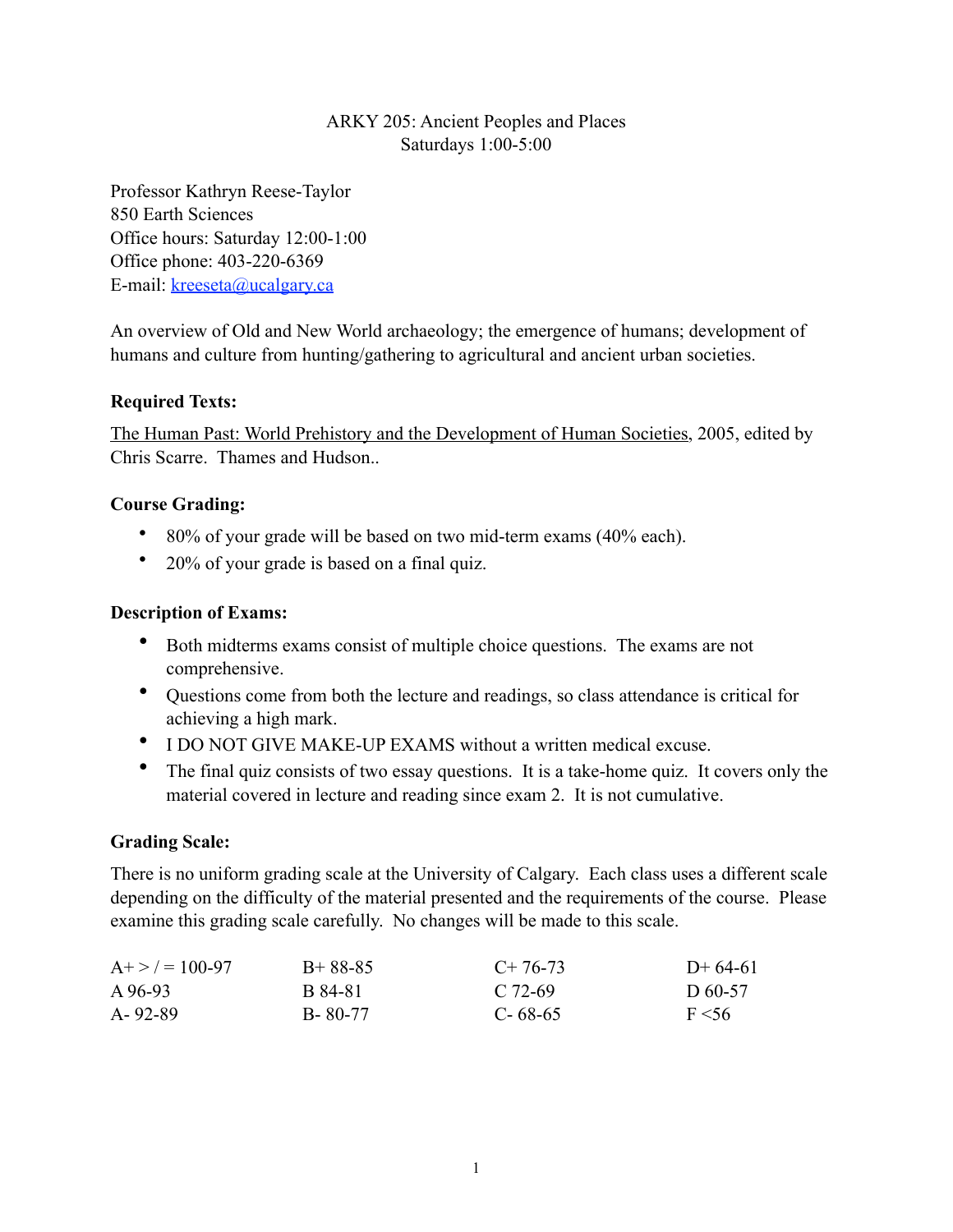#### **Student Accommodations:**

 "It is the student's responsibility to request academic accommodations. If you are a student with a documented disability who may require academic accommodation and have not registered with the Disability Resource Centre, please contact their office at 220-8237. Students who have not registered with the Disability Resource Centre are not eligible for formal academic accommodation. You are also required to discuss your needs with your instructor no later than fourteen (14) days after the start of this course."

# **DEPARTMENT OF ARCHAEOLOGY**

# **STATEMENT OF INTELLECTUAL HONESTY (With thanks to the Department of Anthropology for use of their Statement of Intellectual Honesty as our guide.)**

Intellectual honesty is the cornerstone of the development and acquisition of knowledge. Knowledge is cumulative and further advances are predicated on the contributions of others. In the normal course of scholarship, these contributions are apprehended, critically evaluated and utilized as a foundation for further inquiry. Intellectual honesty demands that the contribution of others be acknowledged.

Essentially, plagiarism is a form of cheating that involves submitting or presenting work in a course as if it were the student's own done expressly for that particular course when, in fact, it is not. Most commonly plagiarism exists when:

- the work submitted or presented was done, in whole or in part, by an individual other than the one submitting or presenting the work (this includes having another person impersonate the student or otherwise substituting the work of another for one's own in an examination or test).
- parts of the work are taken from another source without references to the original author.
- the whole work is copied from another source and/or
- a student submits or presents work in one course which has also been submitted in another course (even though it may be entirely the work of that student) without the express consent of the instructors of the courses concerned.

While it is recognized that scholarly work often involves reference to the ideas, data and conclusions of other scholars, intellectual honesty requires that such references be explicitly and clearly noted. Plagiarism is an extremely serious academic offense.

The elementary rules of quotation and paraphrase are given below. There are further details and conventions of punctuation that you will need to look up in a manual of style, but observance of these rules should assure compliance with contemporary standards of intellectual honesty.

If you use more than four words from any source, put them in quotation marks and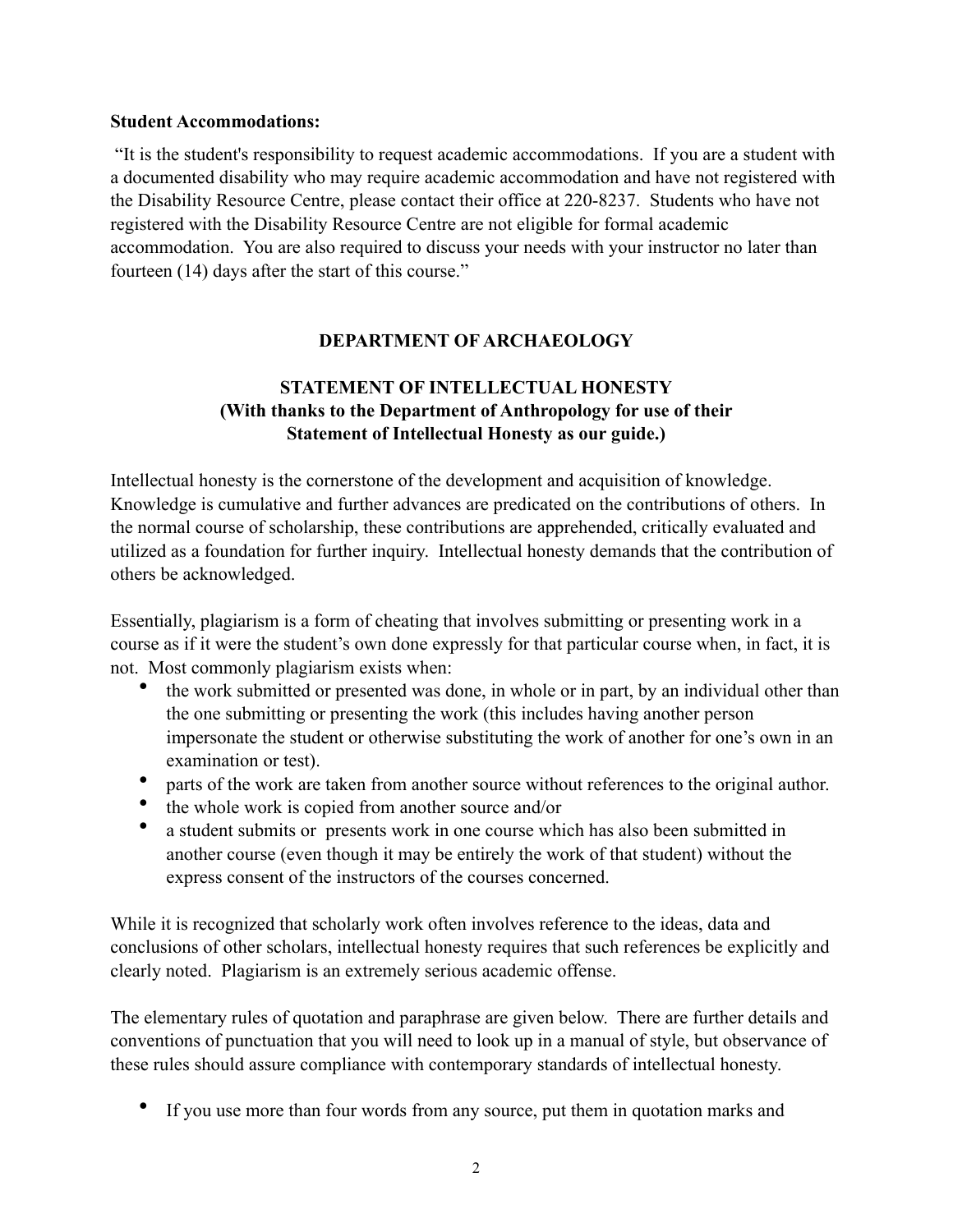identify the source with a reference.

# EXAMPLE:

 It has been observed that "many tribes are, in a sense, ethnographic fictions" (Leach 1954: 291).

• If your direct quotation is more than three lines long, put it in block form, that is, left and right indented and single-spaced, without quotation marks and with a reference.

### EXAMPLE:

Malinowski thought of tribes as social systems with well defined boundaries. This conception of tribe was later to be challenged by one of his students, who observed that:

The ethnographer has often only managed to discern that existence of 'a tribe' because he took it as axiomatic that this kind of cultural entity must exist (Leach 1954: 291).

• To paraphrase the work of another means to present the same train of thought and evidence, but rephrased into your own words. Whenever you do this, you must include a note or reference to the source. A common mistake is to break up an author's words, and rearrange them slightly, passing them off as your own. This is wrong, even if you include a note or reference to the source. To do this for more than a few words is to commit plagiarism.

Below are three passages. The first is an excerpt from E.A. Leach, *Political Systems of Highland Burma*. The second is an improper paraphrase of the passage that would be considered plagiarism. The third is a proper paraphrase.

- It is largely an academic fiction to suppose that in a 'normal' ethnographic situation one ordinarily finds distinct 'tribes' distributed on the map in orderly fashion with clear-cut boundaries between them. I agree of course that ethnographic monographs frequently suggest tat this is the case, but are the facts proved? My own view is that the ethnographer has often only managed to discern the existence of 'a tribe' because he took it as axiomatic that this kind of cultural entity must exist. Many such tribes are, in a sense, ethnographic fictions (Leach 1954: 290-1). **(source)**
- It is an academic misconception to think that in a typical ethnographic situation tribes with clear-cut boundaries can be found distributed in an orderly fashion on the map. Ethnographic monographs often imply that this is so, but what are the facts? The ethnographer is often able to find a 'tribe' only because she takes it for granted that this